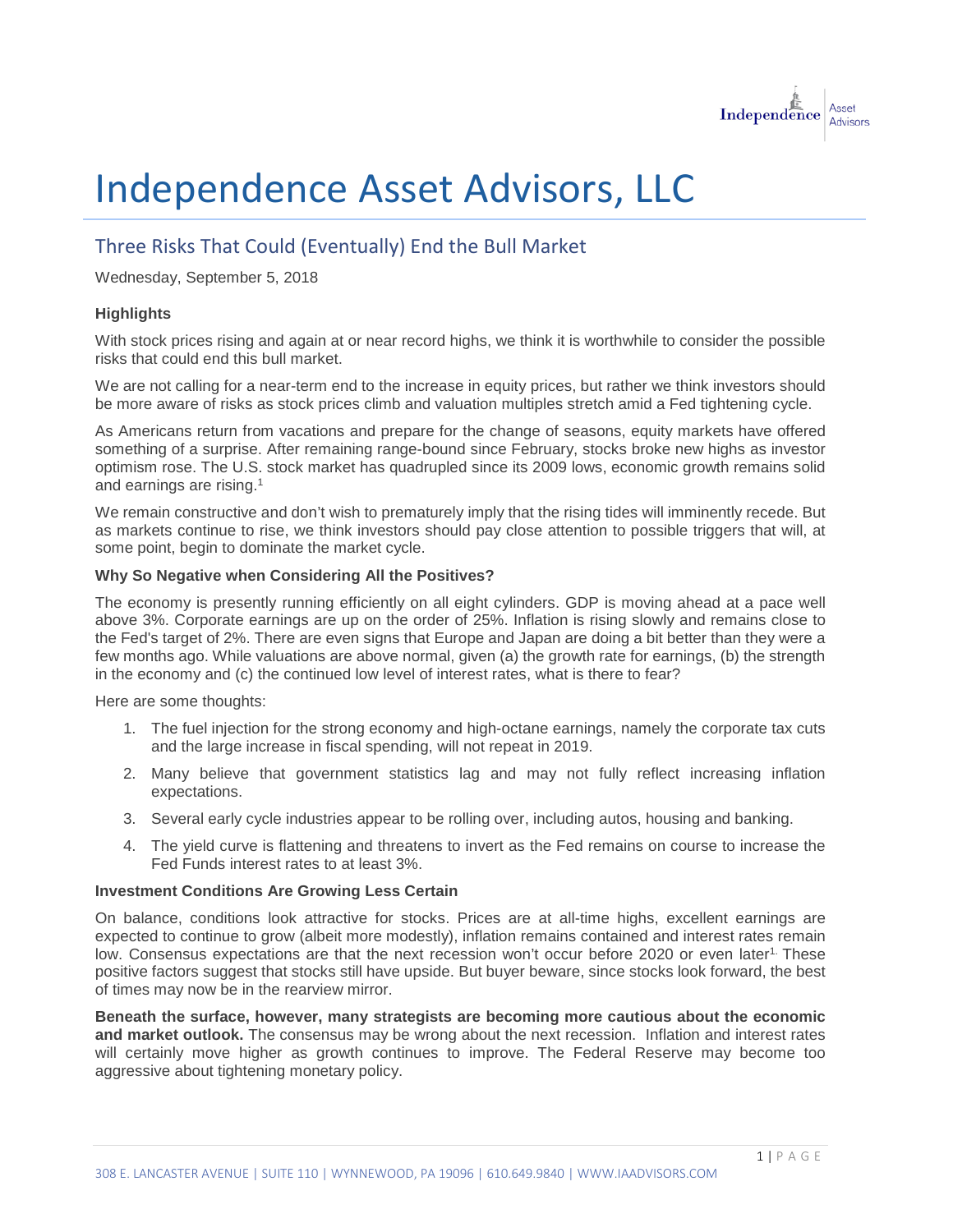**The U.S. political environment is growing less certain** regarding both trade policy and foreign relations. Global geopolitical issues present risks, ranging from a messy Brexit process, rising populism in Europe and Latin America, and increasing tensions between the United States and Iran, Russia, China and even our historically close allies. Add to that the prospect for diplomatic setbacks on the Korean peninsula, and the opportunity for policy missteps multiplies.

We also see fundamental risks, like improving earnings reaching their end, high equity valuations based on overly optimistic earnings forecasts, narrowing credit spreads and growing sovereign and corporate debt levels. While this doesn't mean an end to the equity bull market, these risks are worth paying attention to. We wish to highlight three in particular.

# **Risk 1: The Next Recession May Be Closer Than Many Expect**

Economists are notoriously poor at forecasting the timing of recessions. The U.S. economy remains quite strong, but that is typically the case a couple of years before a recession.

One recession indicator that tends to be reliable is the shape of the yield curve, since recessions typically follow about nine months after the yield curve inverts. The yield curve currently remains positive, but is flattening. It is likely to invert sooner rather than later as long as the Fed raises rates two more times this year and potentially two to three more times in 2019 to bring the Fed Funds rate to a positive real yield for the first time in a decade.

While a recession may not be imminent, late cycle pressures appear to be building. We hear anecdotal stories of labor shortages and supply bottlenecks from hundreds of our middle-market customers. Wage growth is slowly climbing and could accelerate. The Labor Department's employment cost index rose 2.8% in the second quarter, the fastest pace in a decade. We expect inflation will continue to rise, which will put additional pressure on the Fed to raise interest rates.

# **Risk 2: Earnings Expectations May Be Too High**

Corporate earnings and profit margins have been exceptionally strong in the first half of the year. And analysts remain very bullish about prospects for future earnings. At present, consensus expectations are for S&P 500 earnings to rise 14 percent over the next twelve months and long-term earnings to increase by 16% per year. <sup>2</sup> That growth level was only exceeded during the 1990's tech bubble, and we think it seems extremely high in an economy growing at a nominal rate of 6%.<sup>2</sup>

As interest rates and wage pressures rise, we think earnings growth is bound to slow. The benefits of the 2018 tax cuts will fade over time and 2019 year-over-year earnings are likely to regress back toward normal. As borrowing and labor costs rise, margins are likely to be squeezed. A slowdown in earnings growth, and resulting earnings disappointments, could become a major headwind for equity prices.

### **Risk 3: Trade Tensions Remain a Serious Economic and Market Threat**

Tariffs are taxes. They result in greater inefficiencies between the producers of goods and consumers, and act as a drag on global economic growth – as any tax does. Perhaps more importantly from an equity investing perspective, current trade uncertainty is complicating forward planning for corporate management teams and causing some to delay capital spending plans.

It is true that countries like China play by different rules when it comes to issues like copyright protection, but trade balances mainly reflect relative economic growth and exchange rates. The great irony is that policy actions such as tax cuts and efforts to boost private investment spending are likely to boost the trade deficit, since they put upward pressure on the U.S. dollar and interest rates. Increasing tariffs won't change the underlying dynamics of the U.S. trade deficit materially and will only extend uncertainty, potentially delaying some corporate investment decisions.

### **Equity Prices May Keep Rising for Now, but Increasing Caution Is Warranted**

There may be a "perfect" time to invest in equities: when markets are cheap, earnings expectations are overly pessimistic and monetary policy is highly accommodative. In fact, that pretty well describes 2009. The environment looks quite the opposite today. U.S. valuations look stretched, earnings expectations are highly optimistic and the Fed is tightening.